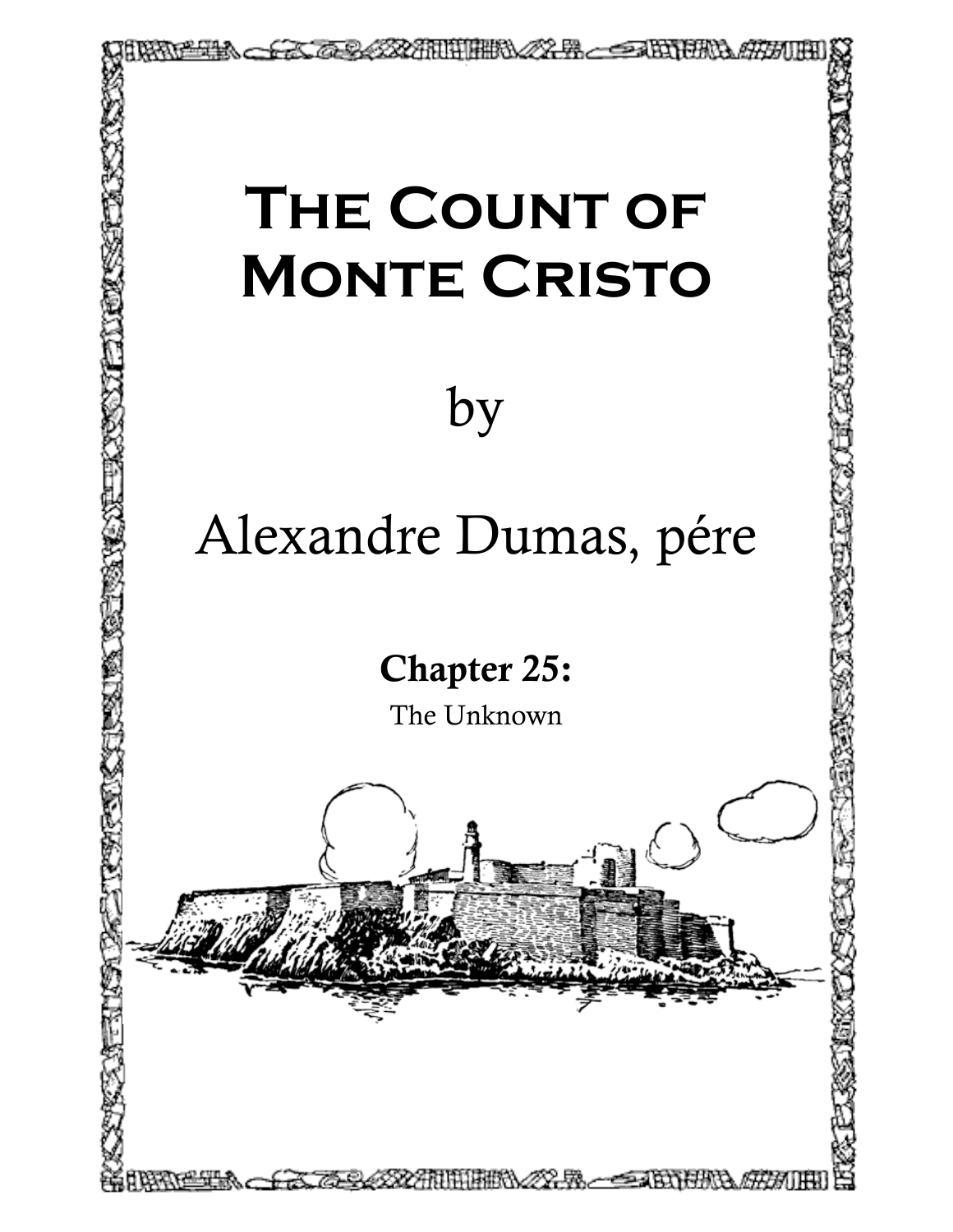Day, for which Dantes had so eagerly and impatiently waited with open eyes, again dawned. With the first light Dantes resumed his search. Again he climbed the rocky height he had ascended the previous evening, and strained his view to catch every peculiarity of the landscape; but it wore the same wild, barren aspect when seen by the rays of the morning sun which it had done when surveyed by the fading glimmer of eve. Descending into the grotto, he lifted the stone, filled his pockets with gems, put the box together as well and securely as he could, sprinkled fresh sand over the spot from which it had been taken, and then carefully trod down the earth to give it everywhere a uniform appearance; then, quitting the grotto, he replaced the stone, heaping on it broken masses of rocks and rough fragments of crumbling granite, filling the interstices with earth, into which he deftly inserted rapidly growing plants, such as the wild myrtle and flowering thorn, then carefully watering these new plantations, he scrupulously effaced every trace of footsteps, leaving the approach to the cavern as savage–looking and untrodden as he had found it. This done, he impatiently awaited the return of his companions. To wait at Monte Cristo for the purpose of watching like a dragon over the almost incalculable riches that had thus fallen into his possession satisfied not the cravings of his heart, which yearned to return to dwell among mankind, and to assume the rank, power, and influence which are always accorded to wealth—that first and greatest of all the forces within the grasp of man.

On the sixth day, the smugglers returned. From a distance Dantes recognized the rig and handling of The Young Amelia, and dragging himself with affected difficulty towards the landing–place, he met his companions with an assurance that, although considerably better than when they quitted him, he still suffered acutely from his late accident. He then inquired how they had fared in their trip. To this question the smugglers replied that, although successful in landing their cargo in safety, they had scarcely done so when they received intelligence that a guard–ship had just quitted the port of Toulon and was crowding all sail towards them. This obliged them to make all the speed they could to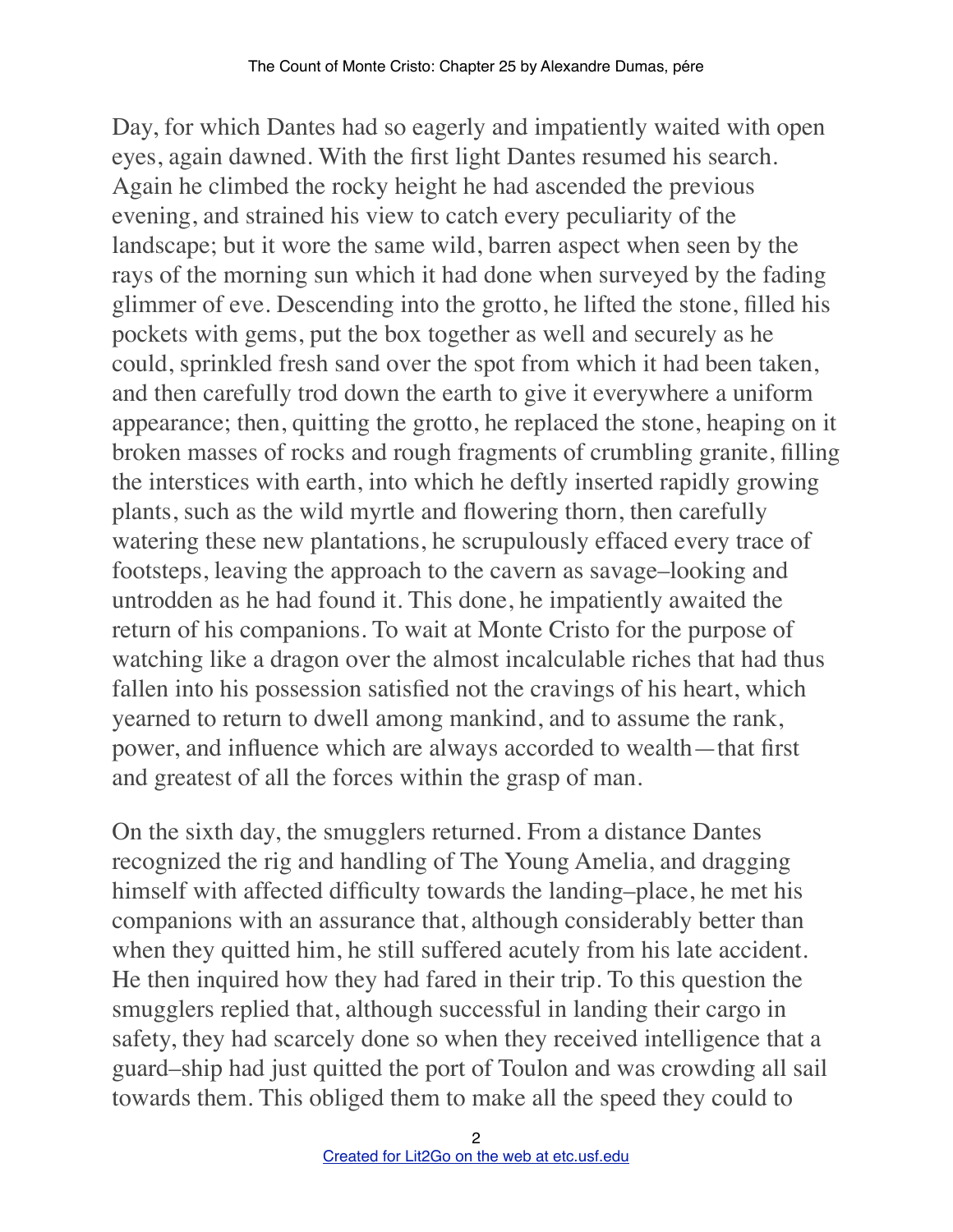evade the enemy, when they could but lament the absence of Dantes, whose superior skill in the management of a vessel would have availed them so materially. In fact, the pursuing vessel had almost overtaken them when, fortunately, night came on, and enabled them to double the Cape of Corsica, and so elude all further pursuit. Upon the whole, however, the trip had been sufficiently successful to satisfy all concerned; while the crew, and particularly Jacopo, expressed great regrets that Dantes had not been an equal sharer with themselves in the profits, which amounted to no less a sum than fifty piastres each.

Edmond preserved the most admirable self–command, not suffering the faintest indication of a smile to escape him at the enumeration of all the benefits he would have reaped had he been able to quit the island; but as The Young Amelia had merely come to Monte Cristo to fetch him away, he embarked that same evening, and proceeded with the captain to Leghorn. Arrived at Leghorn, he repaired to the house of a Jew, a dealer in precious stones, to whom he disposed of four of his smallest diamonds for five thousand francs each. Dantes half feared that such valuable jewels in the hands of a poor sailor like himself might excite suspicion; but the cunning purchaser asked no troublesome questions concerning a bargain by which he gained a round profit of at least eighty per cent.

The following day Dantes presented Jacopo with an entirely new vessel, accompanying the gift by a donation of one hundred piastres, that he might provide himself with a suitable crew and other requisites for his outfit, upon condition that he would go at once to Marseilles for the purpose of inquiring after an old man named Louis Dantes, residing in the Allees de Meillan, and also a young woman called Mercedes, an inhabitant of the Catalan village. Jacopo could scarcely believe his senses at receiving this magnificent present, which Dantes hastened to account for by saying that he had merely been a sailor from whim and a desire to spite his family, who did not allow him as much money as he liked to spend; but that on his arrival at Leghorn he had come into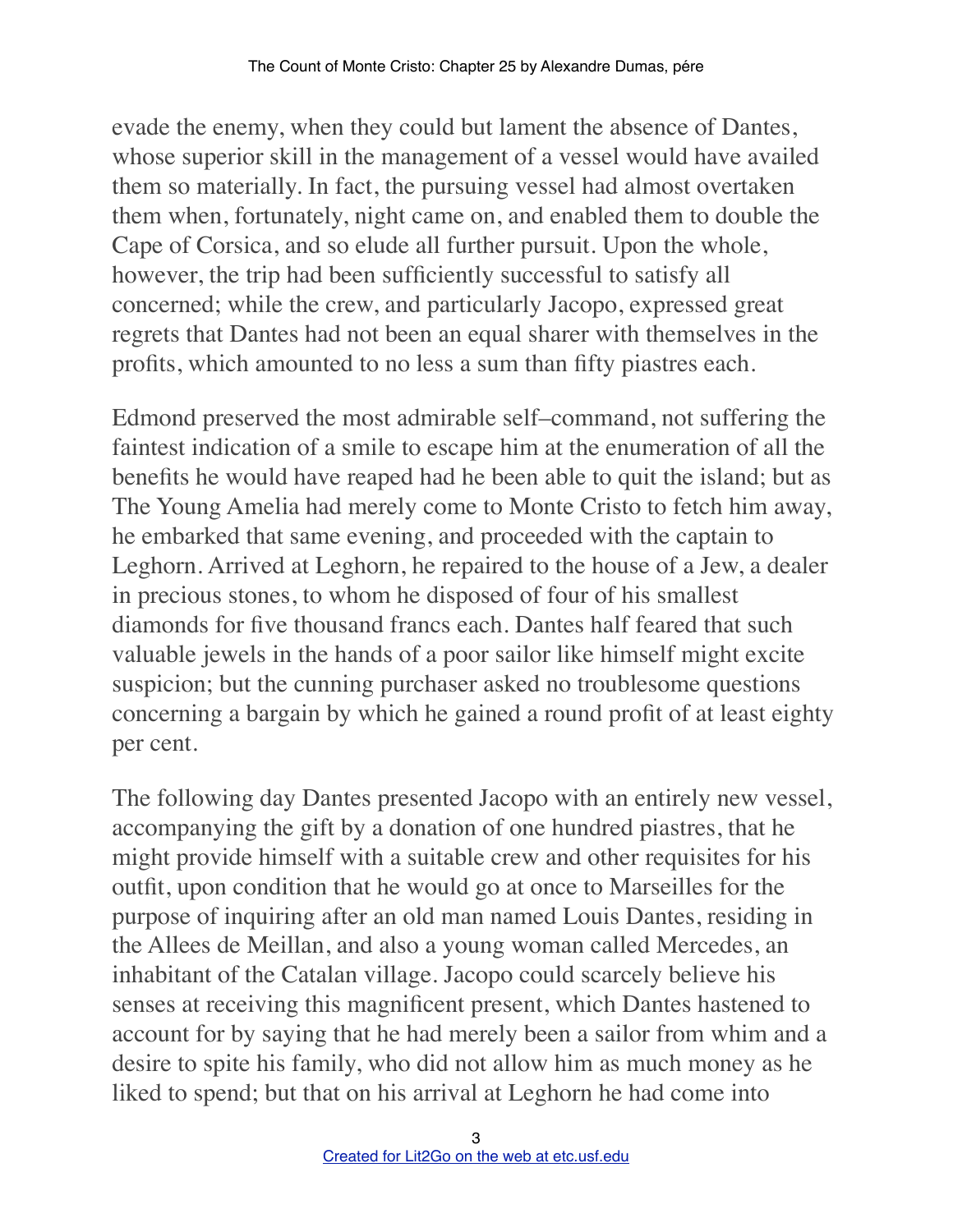possession of a large fortune, left him by an uncle, whose sole heir he was. The superior education of Dantes gave an air of such extreme probability to this statement that it never once occurred to Jacopo to doubt its accuracy. The term for which Edmond had engaged to serve on board The Young Amelia having expired, Dantes took leave of the captain, who at first tried all his powers of persuasion to induce him to remain as one of the crew, but having been told the history of the legacy, he ceased to importune him further. The following morning Jacopo set sail for Marseilles, with directions from Dantes to join him at the Island of Monte Cristo.

Having seen Jacopo fairly out of the harbor, Dantes proceeded to make his final adieus on board The Young Amelia, distributing so liberal a gratuity among her crew as to secure for him the good wishes of all, and expressions of cordial interest in all that concerned him. To the captain he promised to write when he had made up his mind as to his future plans. Then Dantes departed for Genoa. At the moment of his arrival a small yacht was under trial in the bay; this yacht had been built by order of an Englishman, who, having heard that the Genoese excelled all other builders along the shores of the Mediterranean in the construction of fast–sailing vessels, was desirous of possessing a specimen of their skill; the price agreed upon between the Englishman and the Genoese builder was forty thousand francs. Dantes, struck with the beauty and capability of the little vessel, applied to its owner to transfer it to him, offering sixty thousand francs, upon condition that he should be allowed to take immediate possession. The proposal was too advantageous to be refused, the more so as the person for whom the yacht was intended had gone upon a tour through Switzerland, and was not expected back in less than three weeks or a month, by which time the builder reckoned upon being able to complete another. A bargain was therefore struck. Dantes led the owner of the yacht to the dwelling of a Jew; retired with the latter for a few minutes to a small back parlor, and upon their return the Jew counted out to the shipbuilder the sum of sixty thousand francs in bright gold pieces.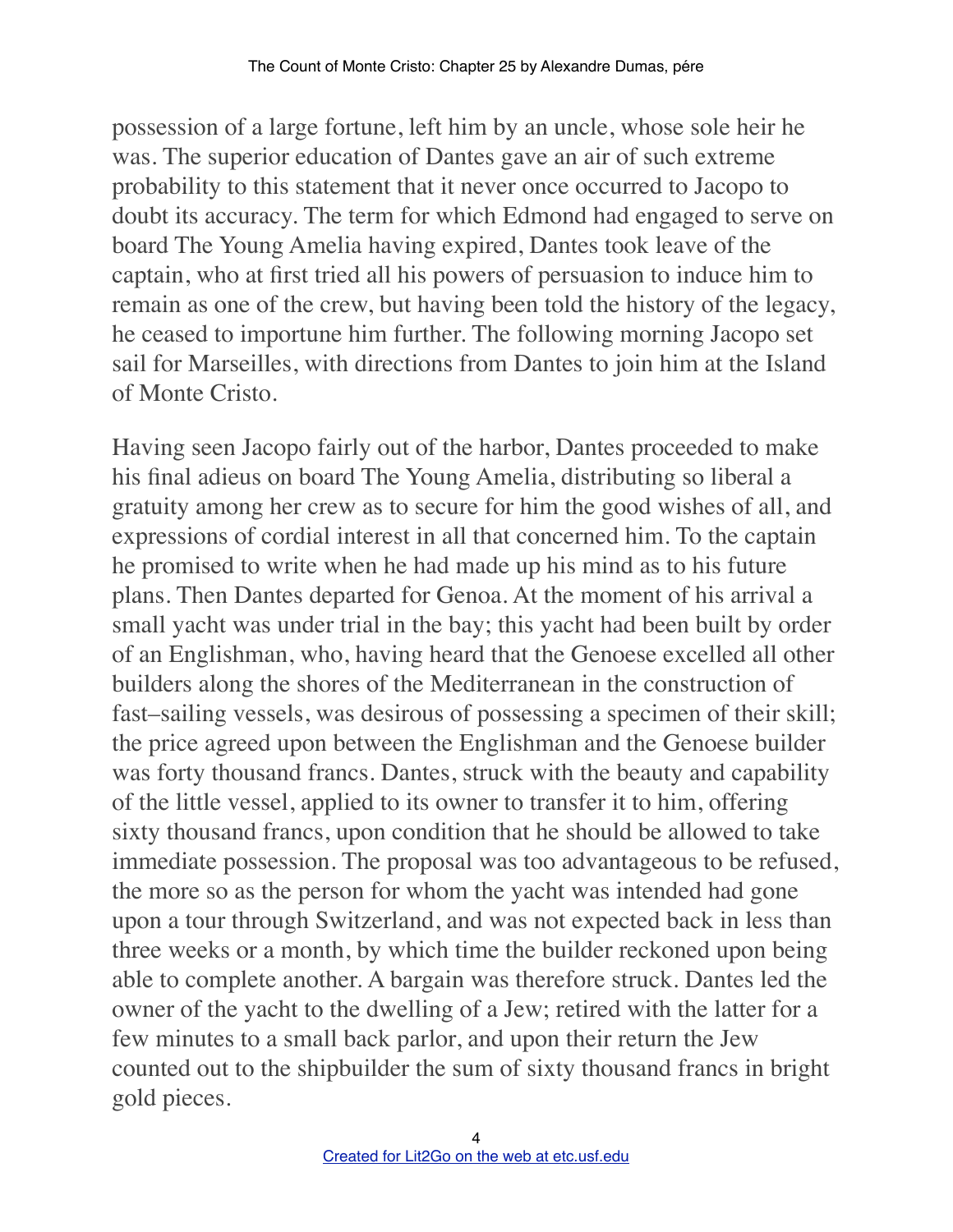The delighted builder then offered his services in providing a suitable crew for the little vessel, but this Dantes declined with many thanks, saying he was accustomed to cruise about quite alone, and his principal pleasure consisted in managing his yacht himself; the only thing the builder could oblige him in would be to contrive a sort of secret closet in the cabin at his bed's head, the closet to contain three divisions, so constructed as to be concealed from all but himself. The builder cheerfully undertook the commission, and promised to have these secret places completed by the next day, Dantes furnishing the dimensions and plan in accordance with which they were to be constructed.

The following day Dantes sailed with his yacht from Genoa, under the inspection of an immense crowd drawn together by curiosity to see the rich Spanish nobleman who preferred managing his own yacht. But their wonder was soon changed to admiration at seeing the perfect skill with which Dantes handled the helm. The boat, indeed, seemed to be animated with almost human intelligence, so promptly did it obey the slightest touch; and Dantes required but a short trial of his beautiful craft to acknowledge that the Genoese had not without reason attained their high reputation in the art of shipbuilding. The spectators followed the little vessel with their eyes as long as it remained visible; they then turned their conjectures upon her probable destination. Some insisted she was making for Corsica, others the Island of Elba; bets were offered to any amount that she was bound for Spain; while Africa was positively reported by many persons as her intended course; but no one thought of Monte Cristo. Yet thither it was that Dantes guided his vessel, and at Monte Cristo he arrived at the close of the second day; his boat had proved herself a first–class sailer, and had come the distance from Genoa in thirty–five hours. Dantes had carefully noted the general appearance of the shore, and, instead of landing at the usual place, he dropped anchor in the little creek. The island was utterly deserted, and bore no evidence of having been visited since he went away; his treasure was just as he had left it. Early on the following morning he commenced the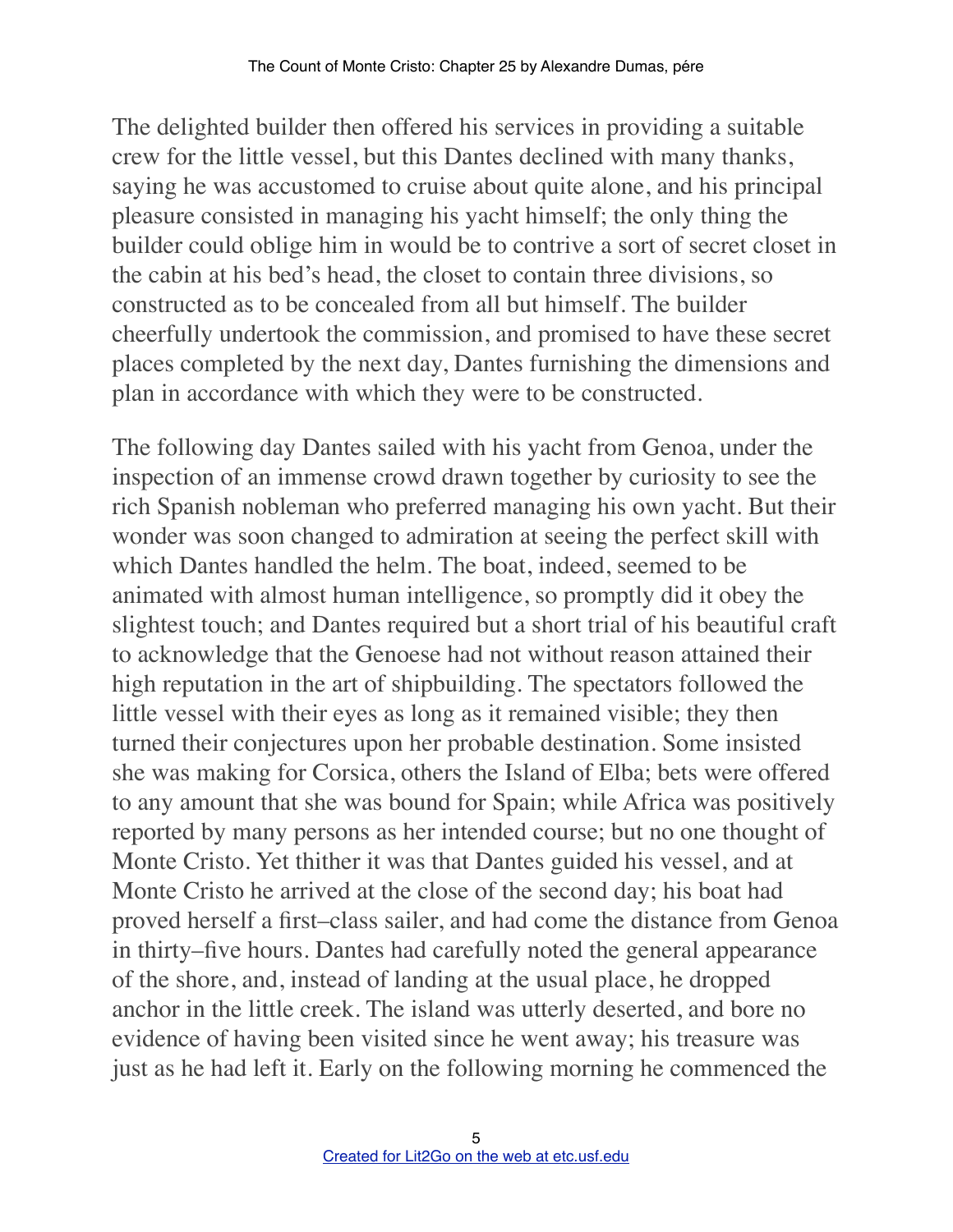removal of his riches, and ere nightfall the whole of his immense wealth was safely deposited in the compartments of the secret locker.

A week passed by. Dantes employed it in manoeuvring his yacht round the island, studying it as a skilful horseman would the animal he destined for some important service, till at the end of that time he was perfectly conversant with its good and bad qualities. The former Dantes proposed to augment, the latter to remedy.

Upon the eighth day he discerned a small vessel under full sail approaching Monte Cristo. As it drew near, he recognized it as the boat he had given to Jacopo. He immediately signalled it. His signal was returned, and in two hours afterwards the new–comer lay at anchor beside the yacht. A mournful answer awaited each of Edmond's eager inquiries as to the information Jacopo had obtained. Old Dantes was dead, and Mercedes had disappeared. Dantes listened to these melancholy tidings with outward calmness; but, leaping lightly ashore, he signified his desire to be quite alone. In a couple of hours he returned. Two of the men from Jacopo's boat came on board the yacht to assist in navigating it, and he gave orders that she should be steered direct to Marseilles. For his father's death he was in some manner prepared; but he knew not how to account for the mysterious disappearance of **Mercedes** 

Without divulging his secret, Dantes could not give sufficiently clear instructions to an agent. There were, besides, other particulars he was desirous of ascertaining, and those were of a nature he alone could investigate in a manner satisfactory to himself. His looking–glass had assured him, during his stay at Leghorn, that he ran no risk of recognition; moreover, he had now the means of adopting any disguise he thought proper. One fine morning, then, his yacht, followed by the little fishing–boat, boldly entered the port of Marseilles, and anchored exactly opposite the spot from whence, on the never–to–be–forgotten night of his departure for the Chateau d'If, he had been put on board the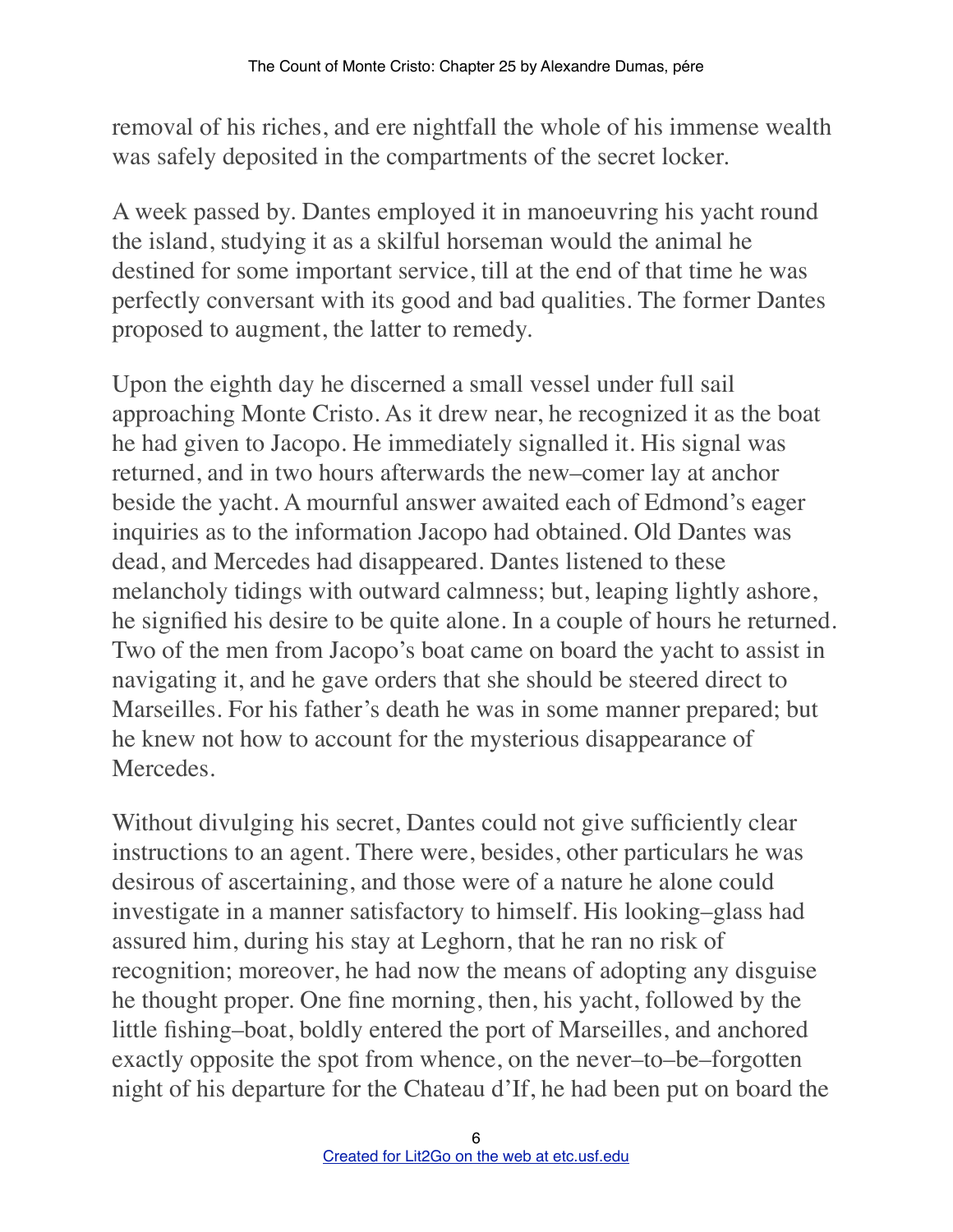boat destined to convey him thither. Still Dantes could not view without a shudder the approach of a gendarme who accompanied the officers deputed to demand his bill of health ere the yacht was permitted to hold communication with the shore; but with that perfect self–possession he had acquired during his acquaintance with Faria, Dantes coolly presented an English passport he had obtained from Leghorn, and as this gave him a standing which a French passport would not have afforded, he was informed that there existed no obstacle to his immediate debarkation.

The first person to attract the attention of Dantes, as he landed on the Canebiere, was one of the crew belonging to the Pharaon. Edmond welcomed the meeting with this fellow—who had been one of his own sailors—as a sure means of testing the extent of the change which time had worked in his own appearance. Going straight towards him, he propounded a variety of questions on different subjects, carefully watching the man's countenance as he did so; but not a word or look implied that he had the slightest idea of ever having seen before the person with whom he was then conversing. Giving the sailor a piece of money in return for his civility, Dantes proceeded onwards; but ere he had gone many steps he heard the man loudly calling him to stop. Dantes instantly turned to meet him. "I beg your pardon, sir," said the honest fellow, in almost breathless haste, "but I believe you made a mistake; you intended to give me a two–franc piece, and see, you gave me a double Napoleon."

"Thank you, my good friend. I see that I have made a trifling mistake, as you say; but by way of rewarding your honesty I give you another double Napoleon, that you may drink to my health, and be able to ask your messmates to join you."

So extreme was the surprise of the sailor, that he was unable even to thank Edmond, whose receding figure he continued to gaze after in speechless astonishment. "Some nabob from India," was his comment.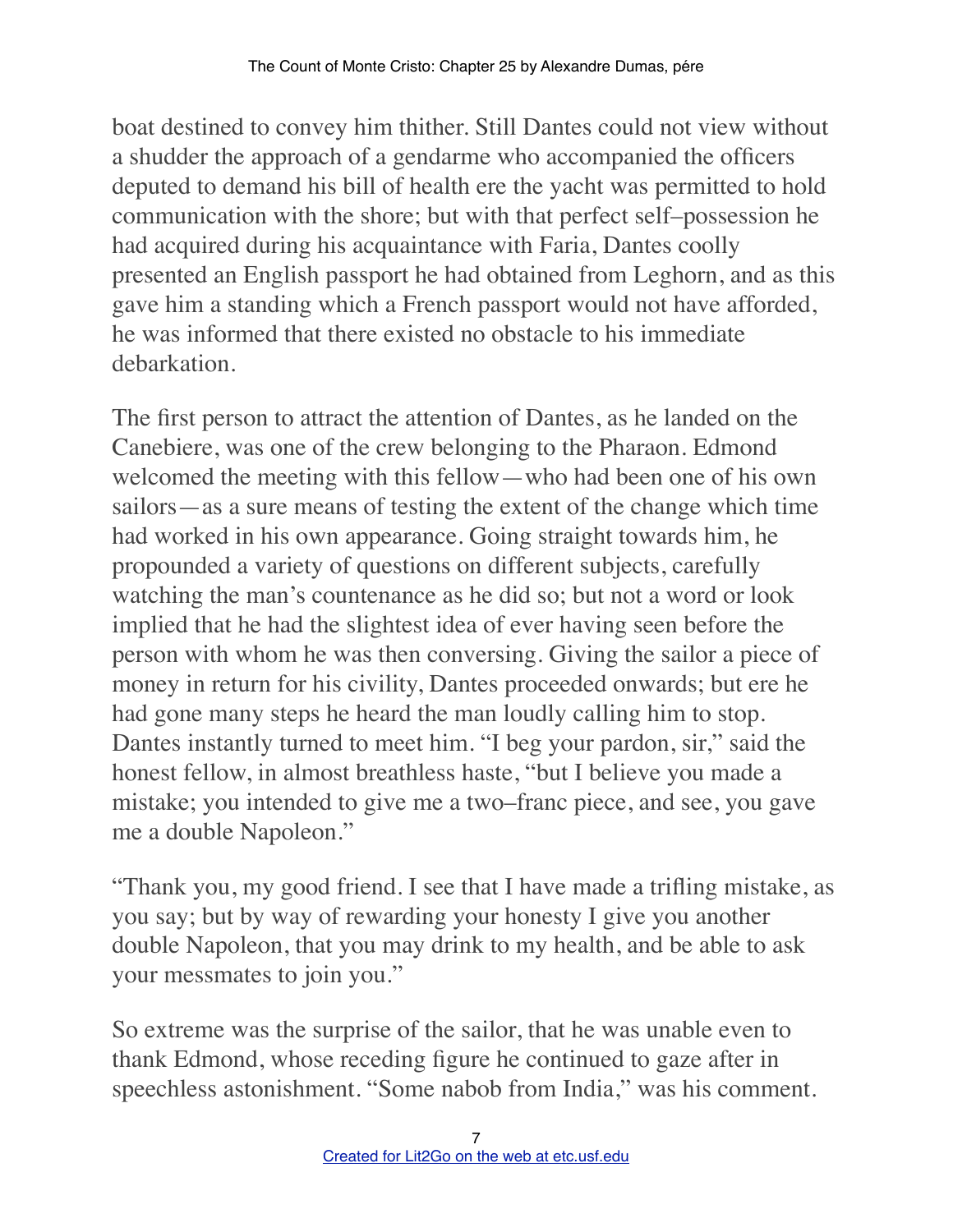Dantes, meanwhile, went on his way. Each step he trod oppressed his heart with fresh emotion; his first and most indelible recollections were there; not a tree, not a street, that he passed but seemed filled with dear and cherished memories. And thus he proceeded onwards till he arrived at the end of the Rue de Noailles, from whence a full view of the Allees de Meillan was obtained. At this spot, so pregnant with fond and filial remembrances, his heart beat almost to bursting, his knees tottered under him, a mist floated over his sight, and had he not clung for support to one of the trees, he would inevitably have fallen to the ground and been crushed beneath the many vehicles continually passing there. Recovering himself, however, he wiped the perspiration from his brows, and stopped not again till he found himself at the door of the house in which his father had lived.

The nasturtiums and other plants, which his father had delighted to train before his window, had all disappeared from the upper part of the house. Leaning against the tree, he gazed thoughtfully for a time at the upper stories of the shabby little house. Then he advanced to the door, and asked whether there were any rooms to be let. Though answered in the negative, he begged so earnestly to be permitted to visit those on the fifth floor, that, in despite of the oft–repeated assurance of the concierge that they were occupied, Dantes succeeded in inducing the man to go up to the tenants, and ask permission for a gentleman to be allowed to look at them.

The tenants of the humble lodging were a young couple who had been scarcely married a week; and seeing them, Dantes sighed heavily. Nothing in the two small chambers forming the apartments remained as it had been in the time of the elder Dantes; the very paper was different, while the articles of antiquated furniture with which the rooms had been filled in Edmond's time had all disappeared; the four walls alone remained as he had left them. The bed belonging to the present occupants was placed as the former owner of the chamber had been accustomed to have his; and, in spite of his efforts to prevent it, the eyes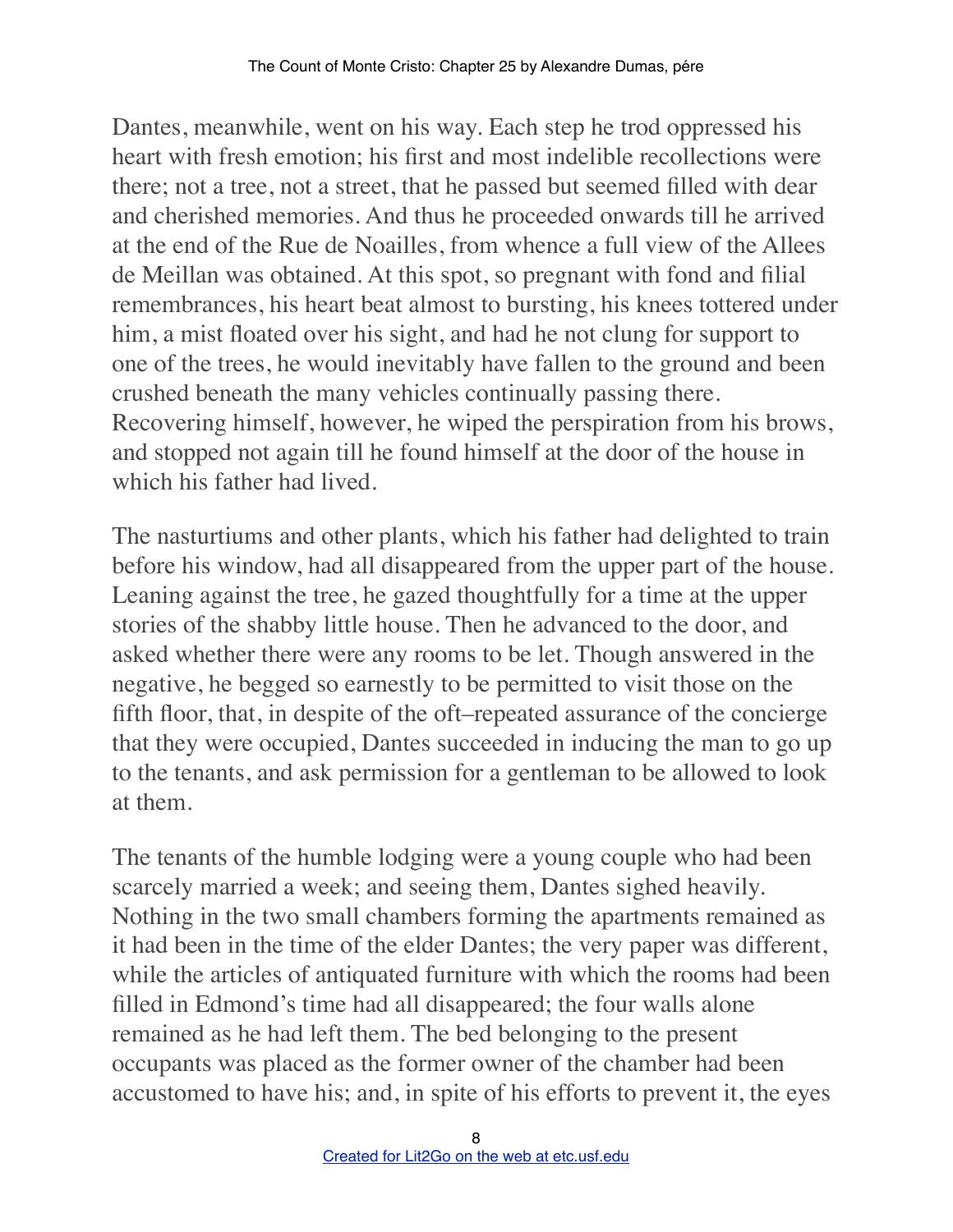of Edmond were suffused in tears as he reflected that on that spot the old man had breathed his last, vainly calling for his son. The young couple gazed with astonishment at the sight of their visitor's emotion, and wondered to see the large tears silently chasing each other down his otherwise stern and immovable features; but they felt the sacredness of his grief, and kindly refrained from questioning him as to its cause, while, with instinctive delicacy, they left him to indulge his sorrow alone. When he withdrew from the scene of his painful recollections, they both accompanied him downstairs, reiterating their hope that he would come again whenever he pleased, and assuring him that their poor dwelling would ever be open to him. As Edmond passed the door on the fourth floor, he paused to inquire whether Caderousse the tailor still dwelt there; but he received, for reply, that the person in question had got into difficulties, and at the present time kept a small inn on the route from Bellegarde to Beaucaire.

Having obtained the address of the person to whom the house in the Allees de Meillan belonged, Dantes next proceeded thither, and, under the name of Lord Wilmore (the name and title inscribed on his passport), purchased the small dwelling for the sum of twenty–five thousand francs, at least ten thousand more than it was worth; but had its owner asked half a million, it would unhesitatingly have been given. The very same day the occupants of the apartments on the fifth floor of the house, now become the property of Dantes, were duly informed by the notary who had arranged the necessary transfer of deeds, etc., that the new landlord gave them their choice of any of the rooms in the house, without the least augmentation of rent, upon condition of their giving instant possession of the two small chambers they at present inhabited.

This strange event aroused great wonder and curiosity in the neighborhood of the Allees de Meillan, and a multitude of theories were afloat, none of which was anywhere near the truth. But what raised public astonishment to a climax, and set all conjecture at defiance, was the knowledge that the same stranger who had in the morning visited the